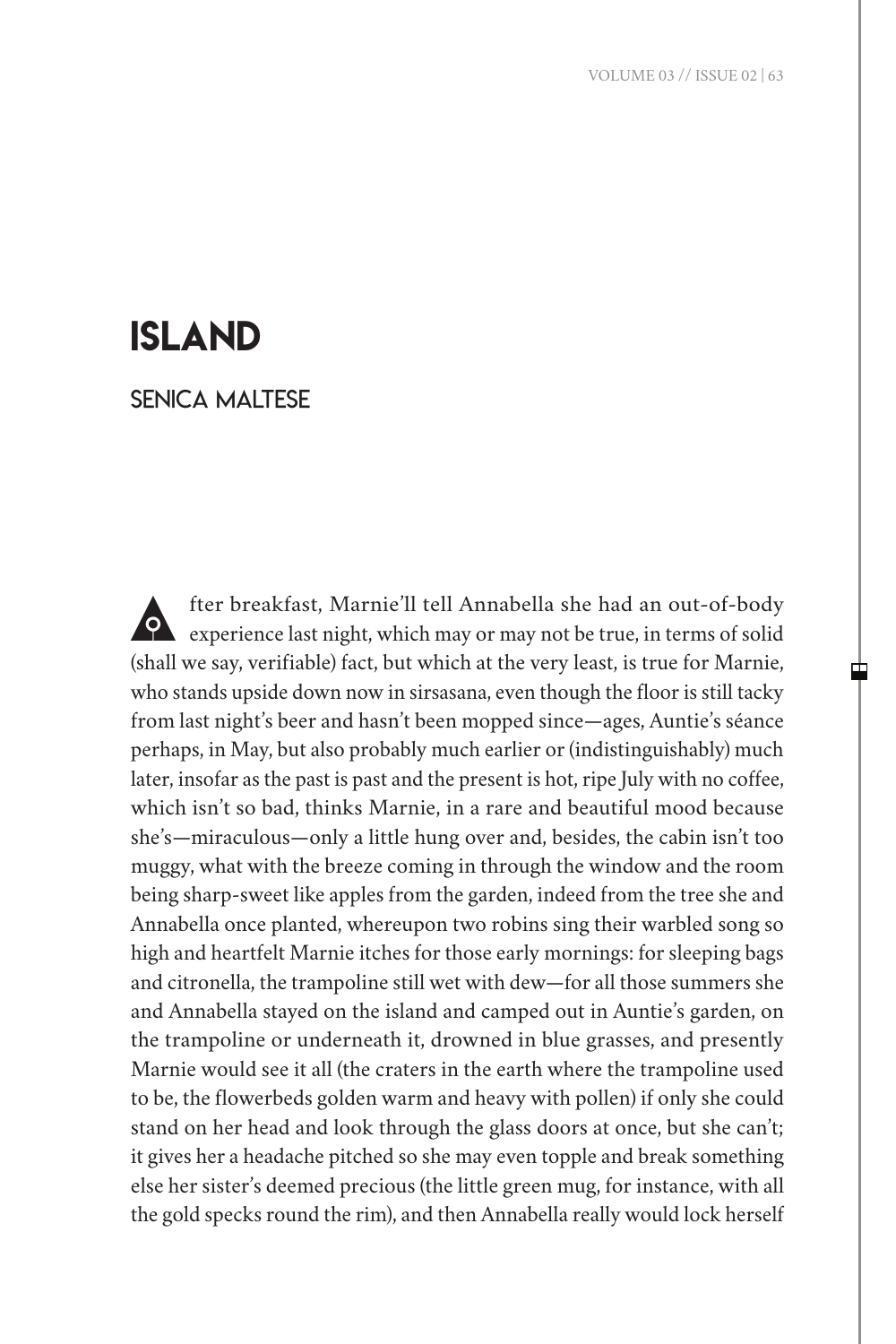## 64 | FUNICULAR MAGAZINE

in the bathroom again, take to soaking all day in the tub and smoke cigarettes by the pack and not eat a thing till past midnight because that's what their mother would have done, exactly, if Auntie'd gone first (and when Marnie and Annabella had arrived to an empty cabin that spring, Marnie had feared that the apple tree too must die: the branches were so brittle and the apples so late that when they finally budded, tiny and hard and green, she almost cried)—but, yes, after breakfast is best: Annabella is seventeen and so painfully serious, irascible without coffee; she can't be expected to listen to anything that might sound spiritual or in the least like advice, and right now, the cabin hasn't a speck anywhere, only the broken press shedding glass in a brown paper bag on the porch and, though that's all fine for Marnie, Annabella's been much affected by the lack of caffeine, so perhaps today they will bike into town for their breakfast, and Annabella can drink her coffee and smoke her cigarettes and look moodily out across the bay, which will refuse to be gloomy because it is summer and everything is beautiful, and Annabella will see this when the coffee's kicked in and she gets bored with smoking, and she will smile and remind Marnie of something that happened nearby when they were kids, about how Auntie once asked the bookshop teller across the street to read their palms and how he said they'd both grow up gorgeous and break hearts (a thought Marnie, at twenty-two, still finds romantic, no matter how much it shames her), and then, finally, she'll tell Annabella about how last night everything had become clear—how for a moment, she had not been herself but someone, *something*, on the outside, and she had seen their whole situation, all of their aimless grief and the dread they are somehow irreparably lost, if only she could find the right words—words that do not belong to the body, for the body cannot comprehend a space in which the body isn't, cannot, it seems, hold consciousness (heartache and love) and death in one beat—and with the blood rushing to her head and her toes pointed, numb now, to the ceiling, Marnie thinks that this task may, in fact, be impossible: isn't language necessarily of the body? necessarily embodied in breath and the shape of one's mouth? unknown outside of itself and impossible, sometimes, within itself? language fails and such a momentous failure it seems when Marnie could have sworn she'd learned something last night, without articulation, perhaps inarticulate—oh, but she had felt it, as fully as it is possible to feel any one thing, isolated in time (with great conviction!), and her fingers and toes had trembled and she'd been light and—there are no words: Marnie cannot remind herself of it, let alone explain to Annabella, and all this time upside down, she's been trying to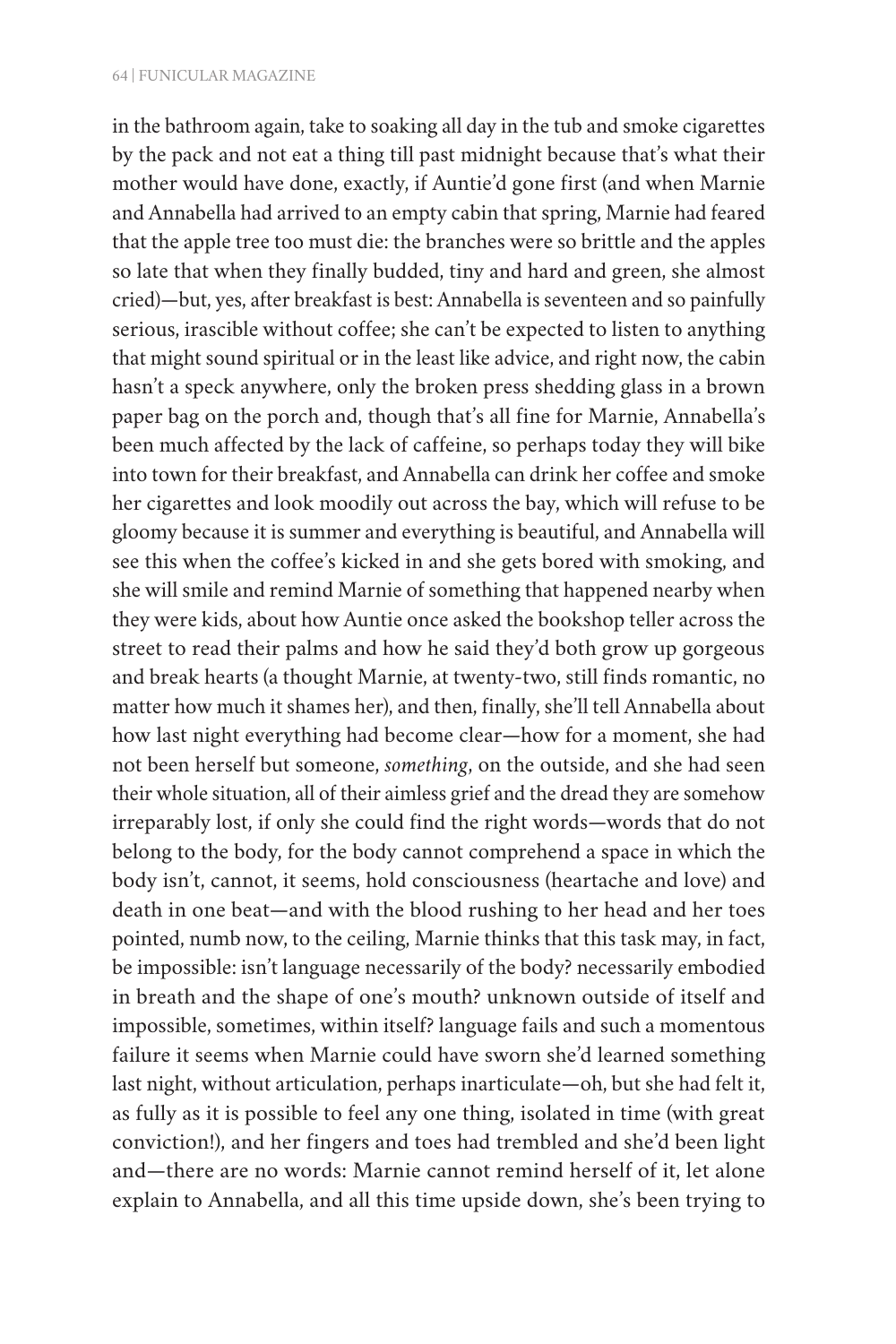中

bring that feeling back, to dissolve and move outside herself again, but a woodpecker has begun to hammer at a tree out past the garden, and her back has begun to ache, and old soreness rising in her neck, and she is lightheaded and not being these things, not feeling and becoming synonymous with these experiences, no longer seems possible when the faucet upstairs has begun to creak, meaning it must be after ten now and Annabella's awake—in short, that the day has begun to close in on them in earnest—and as Marnie presses her foot to the cool wall for stability, she thinks that maybe she'd like to forget it all, that it might be better to erase the last eight months, the last ten years even and be a child again, plant that tree again, see Auntie in her loose paisley dress again, and Annabella would be mischievous and gullible again, and they would sleep outside in the grass, swim in the rivers and ocean, bake to toffee on the warm rock beaches and feel all of this—*bodies in motion*—but as the pipes whine upstairs, it hits Marnie all over that Auntie really is dead, an absurdity she thought she'd memorized (not only in her mind, in her body as well), but the nausea trickles up her throat now, and it could be the hangover or that she's been upside down for too long, or it could be the first sign of that deeper ache, a sign that she should get back on her feet now, tumble gently down now and be … awake, when the dream had been so sweet and Annabella had wanted so badly to stay in that bright place where no one had faces and everyone was present, even little Jimmy Nichols whose shins she'd kicked in first grade—she can't remember why and as she looks at the grime of the tub and the irregular spurts and gurgles from the tap, Annabella could for a moment not be Annabella at all but her mother instead: standing just here as she waits for the bath to fill and listens to Auntie in the kitchen below, setting the kettle to boil as she fries eggs in dark butter and hums that song about wheels a' turning, times a' changing but that thump, that shatter of something against the tile floor, is so unforgivably Marnie that Annabella must be Annabella and, in fact, no one else, a disheartening prospect when she's quite forgotten how to be Annabella, in any true sense of how one might exist as (or with) oneself, which is to say a full embodiment, all manner of things: joys, sorrows, longings, that clean sense of future, stretched out and hazy and three steps ahead—and now, with her mother long gone and Auntie gone with her, Annabella dreads that, sooner than later, she will become only one in a number of women, that she will no longer imagine herself as her mother but functionally be her, or Auntie, or some strange ghost in between, and as Annabella steps into the tub, scalded by the water, which she's run too hot again; always, just like her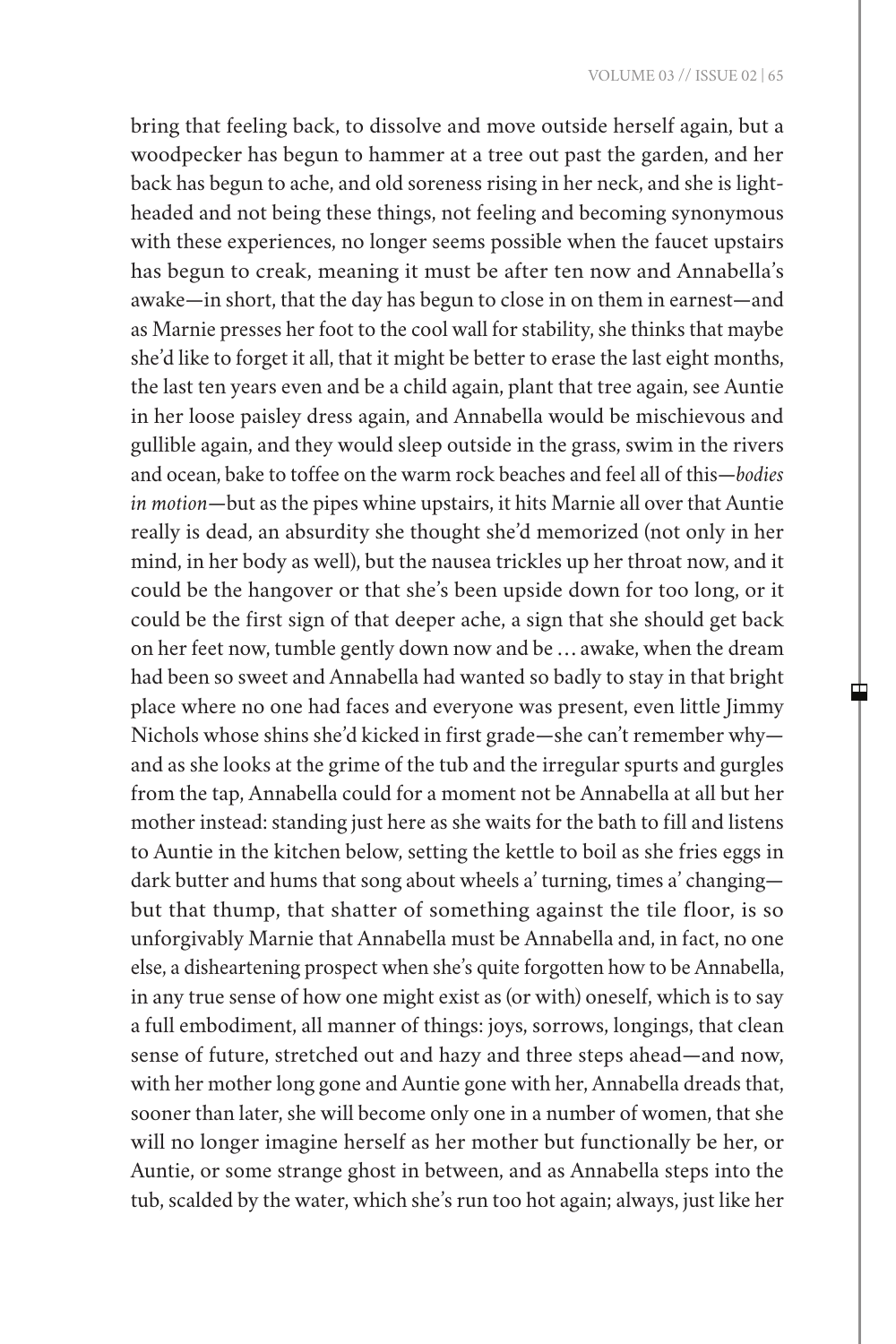mother—she thinks about Auntie's theory that time doesn't move properly in the bath, it stops—and if Annabella can put everything on hold, even for an hour, then maybe she can find a way to—what? isn't that the trouble? that Annabella has never known what: too busy to worry, too ahead of schedule to wonder—the homework done, the dishes cleaned, the plants watered and faced to the sun, running and leaping and all together too quick for time with scabs on her knees and twigs in her hair, lips bruised from kissing whatever boy happened to live across the street because the Annabella Annabella remembers is magnetic, full to the brim with premeditated abandon because even a mistake isn't a mistake if you can make something of it—that's what her mother taught her, what she's always believed, what Auntie confirmed whenever she came back from the beach crying for jellyfish stings, with swollen flesh on her ankles that made her feel weak, for a moment, human and here and now, Annabella couldn't feel more detached from that girl—no, closer to a slug, an urchin, some compact slow-moving thing, not quite cognizant as it blooms below water, as the submerged tips of Annabella's hair bloom, as the ashes falling from her cigarette bloom, clinging together in masses on the blue-hot surface, and out through the submarine window, the branches of the apple tree dance, globes of fruit clasped, unripe and unwilling to drop despite the brisk island air, and the birds titter such a racket that Annabella sparks with what can only be her mother's annoyance: yes, she can feel her—here in the tub, with Annabella's legs as her legs, Annabella's arms as her arms, cigarette drawn to lips that are her lips, not Annabella's, and in all this steam and smoke, this girl-urchin-mother-child could simply melt, become one with the water but for that distant thunder in her head, a memento of last night's dizziness: cherry-wine-stained lips and Marnie spinning circles around the firepit, a golden-haired dervish with her head thrown back, eyes red in the ember-light while Annabella swayed, chipped ceramic mug in hand, and tried for all her might to transform her feet into roots, her back to the woods, her eyes to the shadow-clad porch: the black, wavering shapes like long dresses in the doorway—Auntie, her mother, then Marnie caught mid-spin and Annabella in the cold grass: wine spilled down the front of her green dress and the stars—the stars so loud in the sky and, directly above her, the apple tree's branches, visible only where they blocked the dark light, and Annabella had thought then that it was okay, really, all okay in the end because there was cherry wine and not all of it had soaked into her dress, and there was Marnie with her tart strawberry beer, still spinning, exhausting herself in the light of a fire they had made with